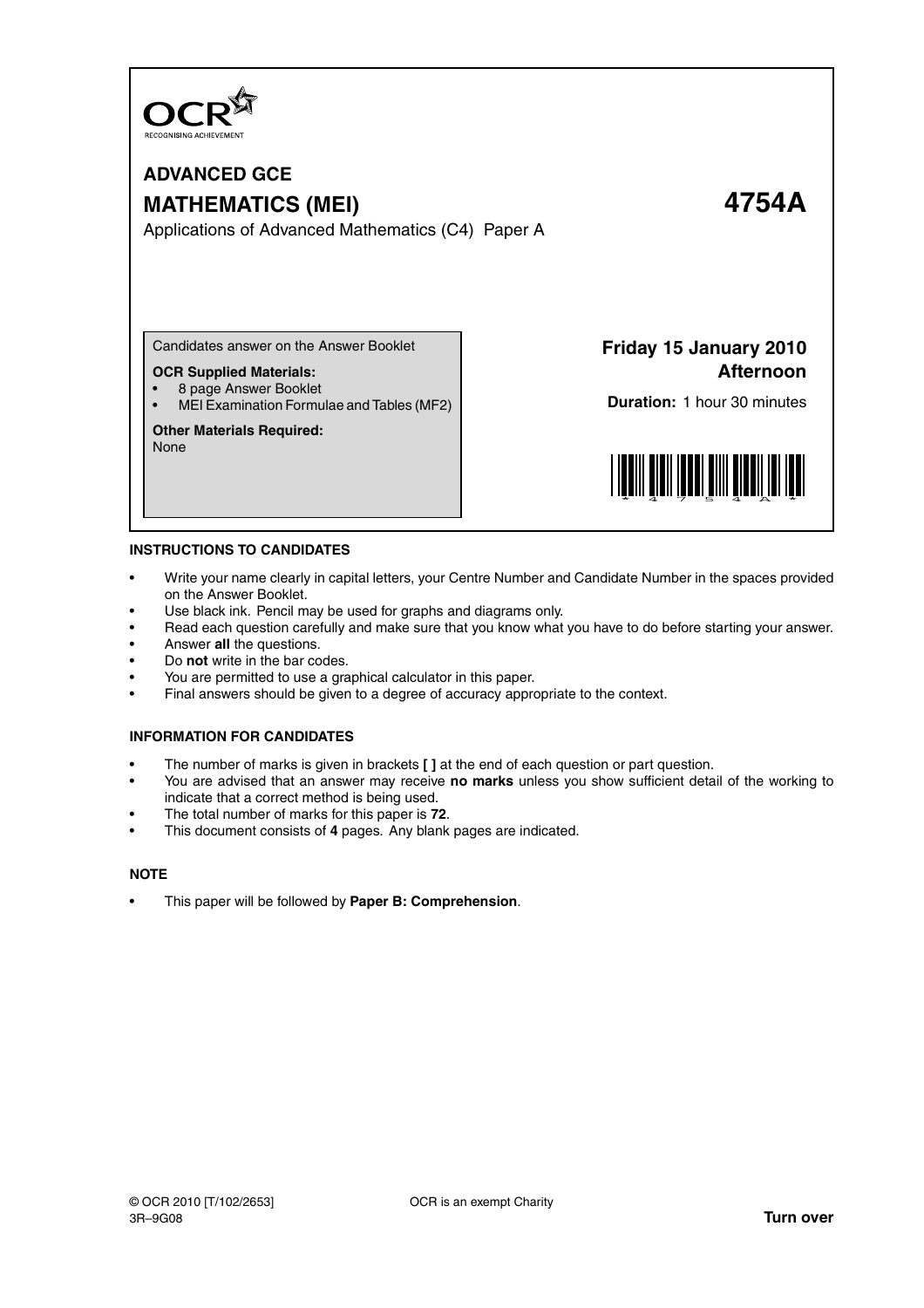### **Section A** (36 marks)

- **1** Find the first three terms in the binomial expansion of  $\frac{1+2x}{(1-x)}$  $\frac{1+2x}{(1-2x)^2}$  in ascending powers of *x*. State the set of values of  $x$  for which the expansion is valid. **[7]**
- **2** Show that  $\cot 2\theta = \frac{1-\tan^2 \theta}{2\tan \theta}$  $\frac{\tan \theta}{2 \tan \theta}$ .

Hence solve the equation

$$
\cot 2\theta = 1 + \tan \theta \quad \text{for } 0^{\circ} < \theta < 360^{\circ}.\tag{7}
$$

**3** A curve has parametric equations

$$
x = e^{2t}, \quad y = \frac{2t}{1+t}.
$$

- (i) Find the gradient of the curve at the point where  $t = 0$ . [6]
- **(ii)** Find *y* in terms of *x*. **[2]**
- **4** The points A, B and C have coordinates (1, 3, −2), (−1, 2, −3) and (0, −8, 1) respectively.
	- (i) Find the vectors  $\overrightarrow{AB}$  and  $\overrightarrow{AC}$ . [2]
	- **(ii)** Show that the vector 2**i** − **j** − 3**k** is perpendicular to the plane ABC. Hence find the equation of the plane ABC. **[5]**

5 (i) Verify that the lines 
$$
\mathbf{r} = \begin{pmatrix} -5 \\ 3 \\ 4 \end{pmatrix} + \lambda \begin{pmatrix} 3 \\ 0 \\ -1 \end{pmatrix}
$$
 and  $\mathbf{r} = \begin{pmatrix} -1 \\ 4 \\ 2 \end{pmatrix} + \mu \begin{pmatrix} 2 \\ -1 \\ 0 \end{pmatrix}$  meet at the point (1, 3, 2).

**(ii)** Find the acute angle between the lines. **[4]**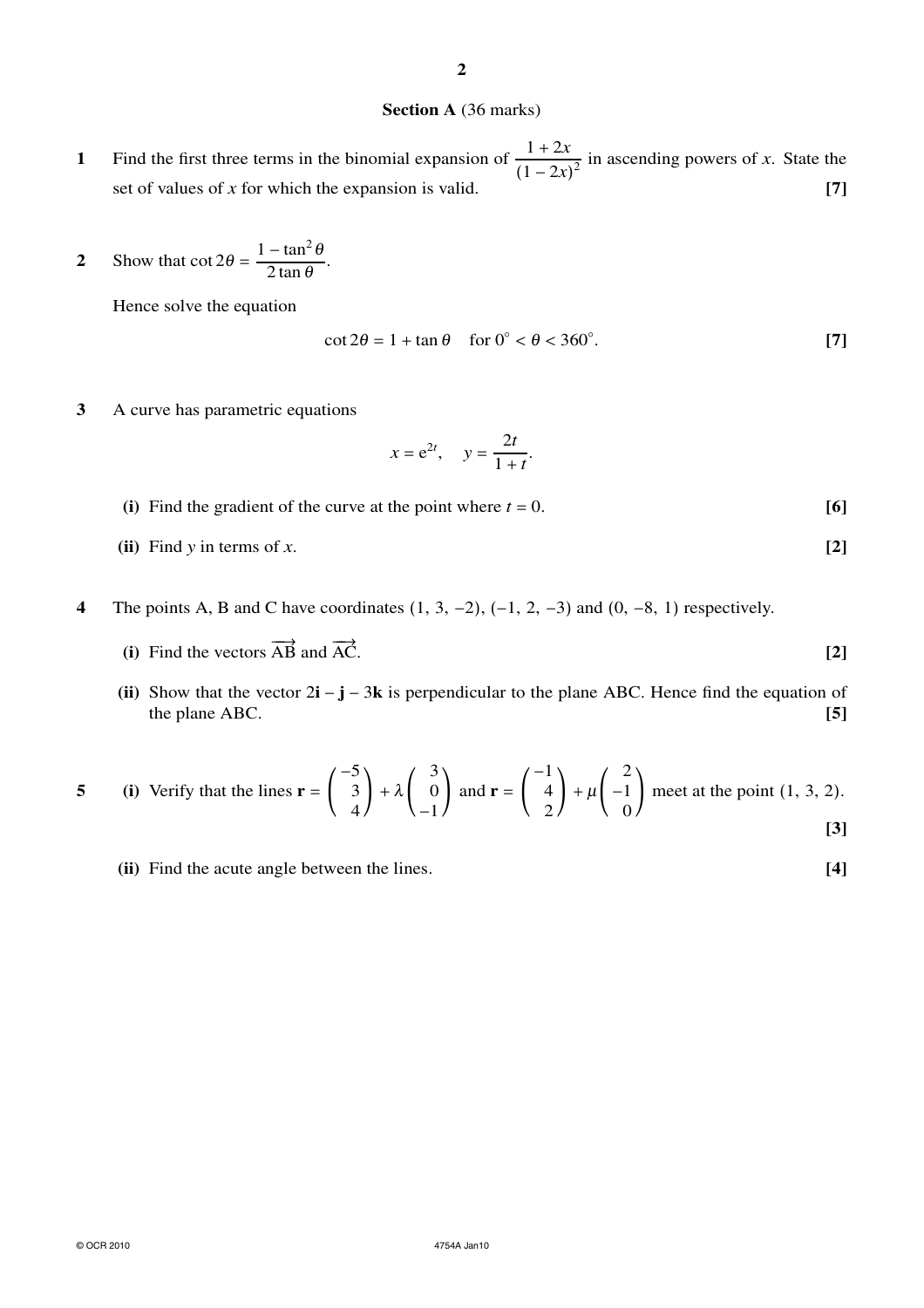#### **Section B** (36 marks)

6 In Fig. 6, OAB is a thin bent rod, with  $OA = a$  metres,  $AB = b$  metres and angle  $OAB = 120^\circ$ . The bent rod lies in a vertical plane. OA makes an angle  $\theta$  above the horizontal. The vertical height BD of B above O is *h* metres. The horizontal through A meets BD at C and the vertical through A meets OD at E.



**Fig. 6**

**(i)** Find angle BAC in terms of <sup>θ</sup>. Hence show that

$$
h = a\sin\theta + b\sin(\theta - 60^{\circ}).
$$
 [3]

(ii) Hence show that 
$$
h = (a + \frac{1}{2}b) \sin \theta - \frac{\sqrt{3}}{2}b \cos \theta
$$
. [3]

The rod now rotates about O, so that  $\theta$  varies. You may assume that the formulae for  $h$  in parts **(i)** and **(ii)** remain valid.

**(iii)** Show that OB is horizontal when  $\tan \theta =$ √ 3*b* 2*a* <sup>+</sup> *b* . **[3]**

In the case when  $a = 1$  and  $b = 2$ ,  $h = 2 \sin \theta - \sqrt{3} \cos \theta$ .

(iv) Express  $2 \sin \theta - \sqrt{3} \cos \theta$  in the form  $R \sin(\theta - \alpha)$ . Hence, for this case, write down the maximum value of *h* and the corresponding value of  $\theta$ . [7]

## **[Question 7 is printed overleaf.]**